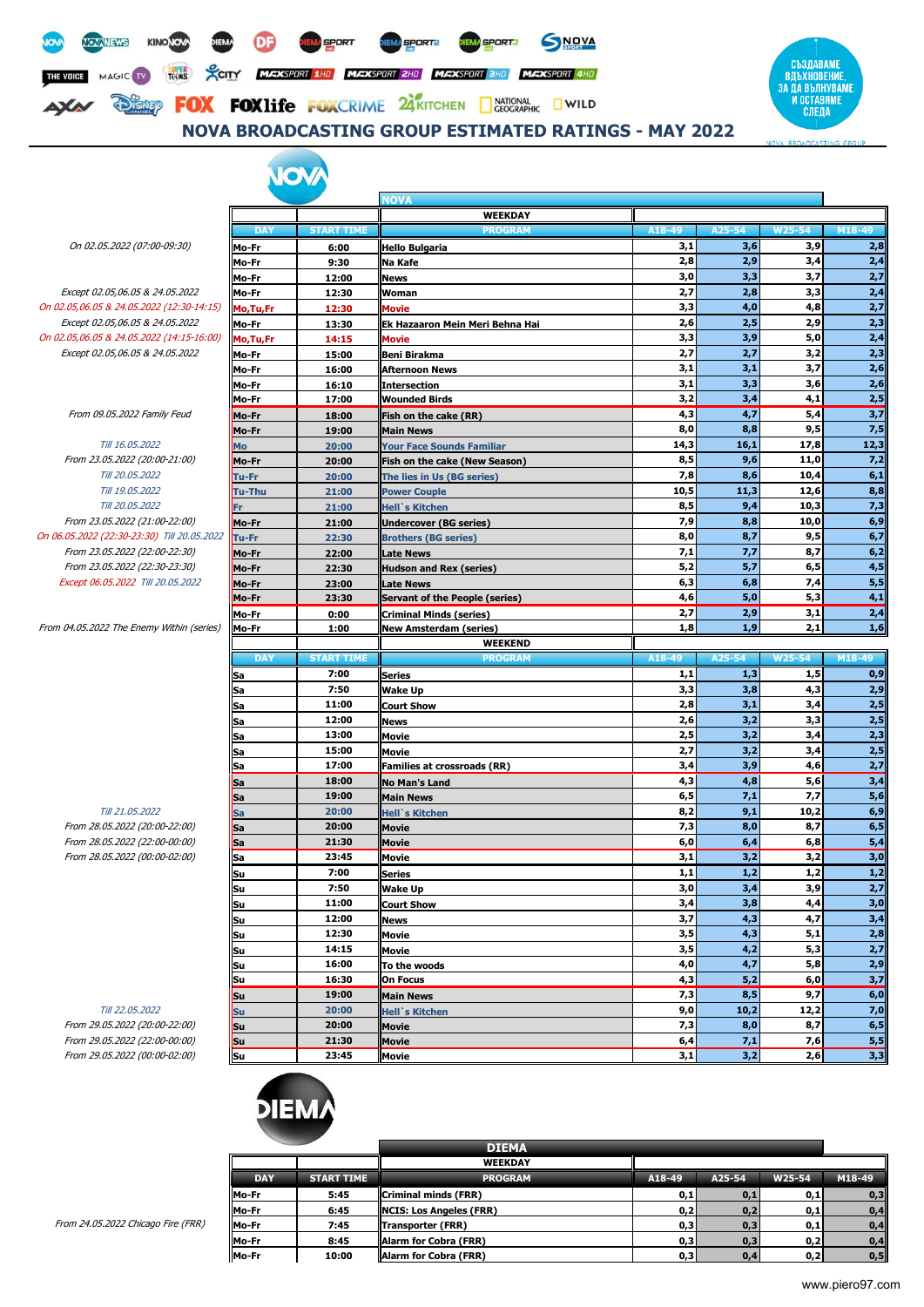| From 31.05.2022 NCIS: Los Angeles |
|-----------------------------------|
|-----------------------------------|

|                                   | Mo-Fr      | 11:00             | Hawaii 5-0 (FRR)         | 0,4    | 0,4    | 0,1    | 0,6    |
|-----------------------------------|------------|-------------------|--------------------------|--------|--------|--------|--------|
|                                   | Mo-Fr      | 12:00             | Hawaii 5-0 (FRR)         | 0,5    | 0, 5   | 0,2    | 0,8    |
| From 23.05.2022 Chicago Fire      | Mo-Fr      | 13:00             | <b>Transporter</b>       | 0,5    | 0, 5   | 0,2    | 0,8    |
|                                   | Mo-Fr      | 14:00             | <b>Alarm for Cobra</b>   | 0,6    | 0,6    | 0,3    | 0,8    |
|                                   | Mo-Fr      | 15:00             | <b>Alarm for Cobra</b>   | 0,7    | 0,7    | 0,4    | 1,0    |
|                                   | Mo-Fr      | 16:00             | <b>Criminal minds</b>    | 0,6    | 0,7    | 0,3    | 0,9    |
|                                   | Mo-Fr      | 17:00             | <b>Movie (FRR)</b>       | 0,6    | 0,7    | 0,3    | 0,9    |
|                                   | Mo-Fr      | 19:00             | <b>NCIS: Los Angeles</b> | 0,5    | 0,6    | 0,3    | 0,8    |
|                                   | Mo-Fr      | 20:00             | Hawaii 5-0               | 0,7    | 0,7    | 0,5    | 0,9    |
|                                   | Mo-Fr      | 21:00             | Hawaii 5-0               | 0,8    | 0,9    | 0,6    | 1,0    |
|                                   | Mo-Fr      | 22:00             | Movie                    | 0,8    | 1,0    | 0,6    | 1,2    |
| From 31.05.2022 NCIS: Los Angeles | Mo-Th      | 0:00              | F.B.I.                   | 0,2    | 0,2    | 0,1    | 0,2    |
|                                   | Fr         | 0:00              | Fraktura                 | 0,2    | 0,2    | 0,2    | 0,2    |
|                                   | Mo-Th      | 1:00              | <b>Erotic Call</b>       | 0,1    | 0,1    | 0,1    | 0,1    |
|                                   |            |                   |                          |        |        |        |        |
|                                   |            |                   | <b>WEEKEND</b>           |        |        |        |        |
|                                   | <b>DAY</b> | <b>START TIME</b> | <b>PROGRAM</b>           | A18-49 | A25-54 | W25-54 | M18-49 |
|                                   | Sa-Su      | 6:00              | <b>Series</b>            | 0,2    | 0,2    | 0,1    | 0,3    |
|                                   | Sa-Su      | 7:00              | <b>Series</b>            | 0,2    | 0,2    | 0,1    | 0,2    |
|                                   | Sa-Su      | 8:45              | <b>Series</b>            | 0,2    | 0,2    | 0,2    | 0,3    |
|                                   | Sa-Su      | 10:00             | <b>Series</b>            | 0,3    | 0,3    | 0,2    | 0,4    |
|                                   | Sa-Su      | 11:00             | <b>Movie (FRR)</b>       | 0,4    | 0,4    | 0,2    | 0,6    |
|                                   | Sa-Su      | 13:30             | <b>Movie</b>             | 0,6    | 0,7    | 0,4    | 0,9    |
|                                   | Sa-Su      | 16:00             | Movie                    | 0,8    | 0,8    | 0,5    | 1,0    |
|                                   | Sa-Su      | 18:00             | Movie                    | 0,7    | 0,8    | 0,5    | 1,0    |
|                                   | Sa-Su      | 20:00             | <b>Movie</b>             | 0,8    | 0,9    | 0,6    | 1,0    |
|                                   | Sa-Su      | 22:00             | Movie                    | 0,7    | 0,9    | 0,6    | 0,9    |
|                                   | Sa         | 0:00              | <b>Erotics</b>           | 0,1    | 0,1    | 0,1    | 0,1    |



|            |                   | <b>DIEMA FAMILY</b>           |        |        |        |        |
|------------|-------------------|-------------------------------|--------|--------|--------|--------|
|            |                   | <b>WEEKDAY</b>                |        |        |        |        |
| <b>DAY</b> | <b>START TIME</b> | <b>PROGRAM</b>                | A18-49 | A25-54 | W25-54 | M18-49 |
| Mo-Fr      | 6:40              | Beni Birakma (FRR)            | 0,2    | 0,2    | 0,3    | 0,2    |
| Mo-Fr      | 7:40              | Kasauth Zindagii Kay (FRR)    | 0,2    | 0.2    | 0,2    | 0,2    |
| Mo-Fr      | 9:30              | <b>Waves</b>                  | 0,3    | 0,3    | 0,2    | 0,4    |
| Mo-Thu     | 10:30             | <b>Waves</b>                  | 0,4    | 0,4    | 0,3    | 0,4    |
| Fr         | 10:30             | <b>Romantic Movie (FRR)</b>   | 0,4    | 0,5    | 0,5    | 0,4    |
| Mo-Thu     | 11:30             | <b>Flames of desire (FRR)</b> | 0,3    | 0,4    | 0,3    | 0,3    |
| Mo-Fr      | 12:30             | <b>Family Feud (FRR)</b>      | 0,3    | 0,3    | 0,3    | 0,3    |
| Mo-Fr      | 13:30             | Hold my hand (FRR)            | 0,3    | 0,3    | 0,3    | 0,3    |
| Mo-Fr      | 14:30             | Sin Tu Mirada (FRR)           | 0,3    | 0,4    | 0,4    | 0,3    |
| Mo-Fr      | 15:30             | Karagul                       | 0,3    | 0.3    | 0,4    | 0,2    |
| Mo-Fr      | 16:30             | Kasauth Zindagii Kay          | 0,3    | 0,4    | 0,4    | 0,3    |
| Mo-Fr      | 18:00             | My home, my destiny (FRR)     | 0,6    | 0,7    | 0,8    | 0,4    |
| Mo-Fr      | 19:00             | <b>Wings of love</b>          | 0,5    | 0,6    | 0,7    | 0,4    |
| Mo-Fr      | 20:00             | Sin Tu Mirada                 | 0,3    | 0,4    | 0,5    | 0,3    |
| Mo-Fr      | 21:00             | Hold my hand                  | 0,9    | 1,2    | 1,1    | 0,9    |
| Mo-Fr      | 22:00             | My home, my destiny           | 1,1    | 1,3    | 1,4    | 1,0    |
| Mo-Fr      | 23:00             | <b>Beni Birakma</b>           | 0,9    | 1,0    | 0,9    | 0,9    |
| Mo-Fr      | 0:00              | <b>Wings of love (FRR)</b>    | 0,2    | 0,2    | 0,2    | 0,2    |
| Mo-Fr      | 1:00              | Karagul (FRR)                 | 0,1    | 0,1    | 0,1    | 0,1    |
| Mo-Fr      | 2:00              | <b>Waves (FRR)</b>            | 0,1    | 0,1    | 0,1    | 0,1    |
|            |                   | <b>WEEKEND</b>                |        |        |        |        |
| <b>DAY</b> | <b>START TIME</b> | <b>PROGRAM</b>                | A18-49 | A25-54 | W25-54 | M18-49 |
| Sa-Su      | 6:00              | <b>Series (FRR)</b>           | 0,3    | 0,3    | 0,2    | 0,3    |
| Sa-Su      | 7:00              | Saath Nibhaana Saathiya       | 0,2    | 0,2    | 0,2    | 0,3    |
| Sa-Su      | 8:30              | Saath Nibhaana Saathiya       | 0,3    | 0,3    | 0,2    | 0,4    |
| Sa-Su      | 10:00             | Elif                          | 0,3    | 0,3    | 0,3    | 0,3    |
| Sa-Su      | 11:00             | Elif                          | 0,3    | 0,3    | 0,3    | 0,4    |
| Sa-Su      | 12:00             | <b>Romantic Movie</b>         | 0,4    | 0,5    | 0,6    | 0,3    |
| Sa-Su      | 14:00             | <b>Romantic Movie</b>         | 0,6    | 0,7    | 1,0    | 0,5    |
| Sa-Su      | 16:00             | Meryem                        | 0,6    | 0,6    | 0,7    | 0,5    |
| Sa-Su      | 17:00             | Meryem                        | 0,6    | 0,7    | 0,7    | 0,6    |
| Sa-Su      | 18:00             | <b>Flames of desire</b>       | 0,6    | 0,7    | 0,7    | 0,7    |
| Sa-Su      | 20:00             | <b>Romantic Movie</b>         | 0,7    | 0,8    | 1,1    | 0,5    |
| Sa-Su      | 22:00             | <b>Romantic Movie (FRR)</b>   | 0,7    | 0,8    | 1,1    | 0,5    |
| Sa-Su      | 0:00              | <b>Romantic Movie (FRR)</b>   | 0,1    | 0,2    | 0,2    | 0,1    |
| Sa-Su      | 2:00              | <b>Teleshop</b>               | 0, 0   | 0,0    | 0, 0   | 0, 0   |

# KINONOVA

|            |                   | <b>KINO NOVA</b> |        |            |        |        |
|------------|-------------------|------------------|--------|------------|--------|--------|
|            |                   | <b>WEEKDAY</b>   |        |            |        |        |
| <b>DAY</b> | <b>START TIME</b> | <b>PROGRAM</b>   | A18-49 | $A25 - 54$ | W25-54 | M18-49 |
| Mo-Fr      | 6:00              | <b>Series</b>    | 0,2    | 0,2        | 0,2    | 0,2    |
| Mo-Fr      | 6:45              | <b>Movie</b>     | 0,2    | 0, 3       | 0,3    | 0,2    |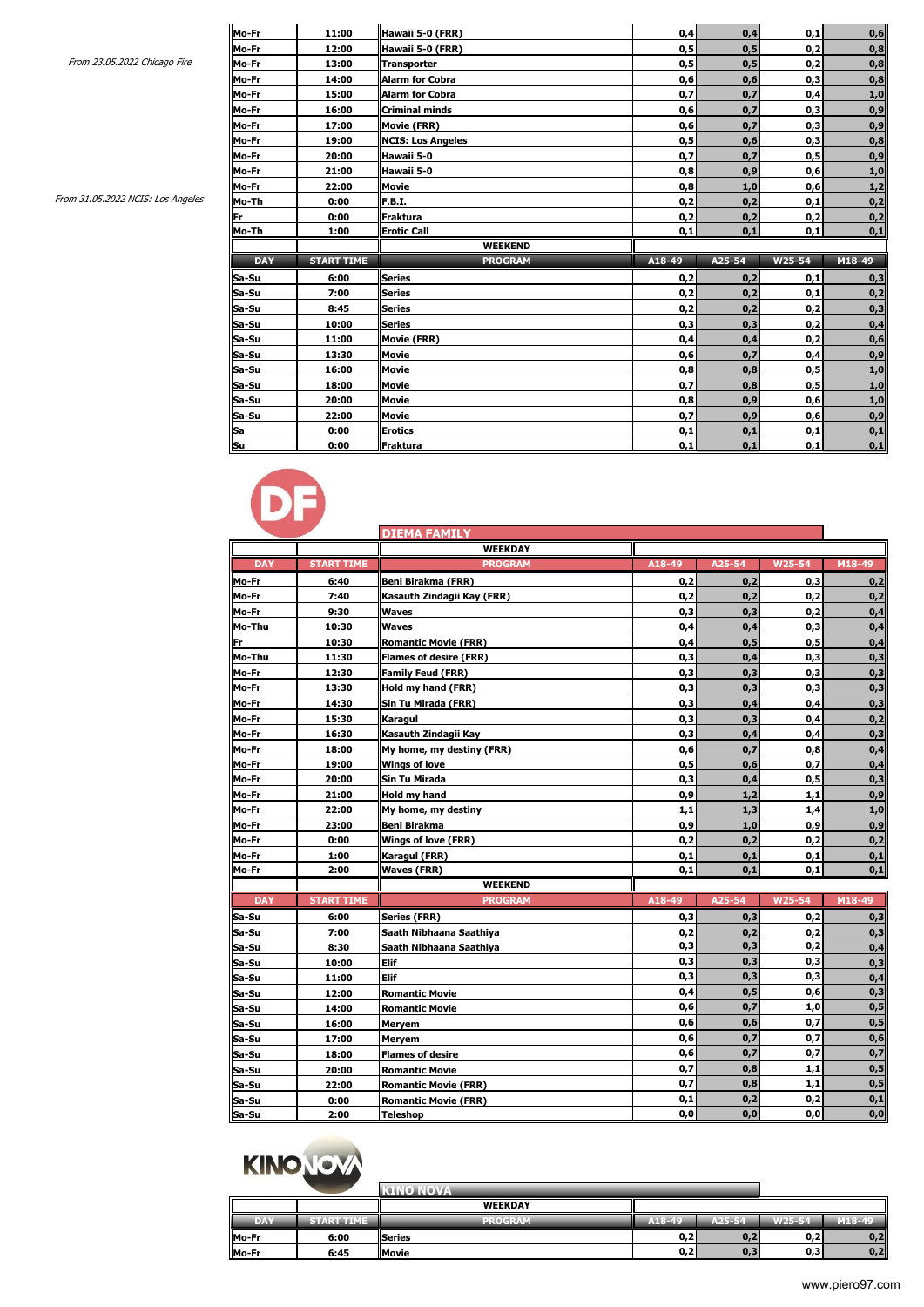| Mo-Fr                            | 8:45              | <b>Movie</b>             | 0,3        | 0,4    | 0,4    | 0,3            |
|----------------------------------|-------------------|--------------------------|------------|--------|--------|----------------|
| Mo-Fr                            | 11:00             | Movie                    | 0,4        | 0,5    | 0,5    | 0,4            |
| Mo-Fr                            | 14:00             | <b>Movie</b>             | 0,5        | 0,6    | 0,6    | 0,5            |
| Mo-Fr                            | 16:00             | <b>Movie</b>             | 0,6        | 0,7    | 0,7    | 0,6            |
| Mo-Fr                            | 18:00             | <b>Movie</b>             | 0,7        | 0,8    | 0,7    | 0,8            |
| Mo-Fr                            | 20:00             | <b>CSI</b>               | 0,9        | 1,0    | 0,8    | $\mathbf{1,0}$ |
| Mo-Fr                            | 21:00             | <b>Blockbuster Movie</b> | 1,2        | 1,4    | 1,2    | 1,3            |
| Mo-Fr                            | 23:00             | CSI (FRR)                | 1,1        | 1,2    | 1,1    | 1,1            |
| Mo-Fr                            | 0:00              | <b>Series</b>            | 0,5        | 0,6    | 0,5    | 0,6            |
|                                  |                   | <b>WEEKEND</b>           |            |        |        |                |
| <b>DAY</b>                       | <b>START TIME</b> | <b>PROGRAM</b>           | $A18 - 49$ | A25-54 | W25-54 | M18-49         |
|                                  |                   |                          |            |        |        |                |
|                                  | 6:00              | <b>Movie</b>             | 0,3        | 0,3    | 0,3    | 0,3            |
| Sa-Su<br>Sa-Su                   | 8:00              | <b>Movie</b>             | 0,5        | 0,5    | 0,6    | 0,4            |
| Sa-Su                            | 10:00             | <b>Movie</b>             | 0,5        | 0,6    | 0,7    | 0,5            |
|                                  | 12:00             | <b>Movie</b>             | 0,4        | 0,5    | 0,5    | 0,4            |
| Sa-Su<br>Sa-Su                   | 14:00             | <b>Movie</b>             | 0,5        | 0,7    | 0,8    | 0,4            |
|                                  | 16:00             | <b>Movie</b>             | 0,8        | 0,9    | 1,0    | 0,7            |
|                                  | 18:00             | Movie                    | 0,7        | 0,9    | 0,9    | 0,7            |
|                                  | 20:00             | <b>CSI</b>               | 0,6        | 0,8    | 0,7    | 0,7            |
| Sa-Su<br>Sa-Su<br>Sa-Su<br>Sa-Su | 21:00             | <b>Blockbuster Movie</b> | 1,2        | 1,3    | 1,2    | 1,3            |
| Sa-Su                            | 23:00             | CSI (FRR)                | 0,8        | 0,9    | 1,0    | 0,7            |



|            |                   | <b>NOVA NEWS</b>           |        |        |        |        |
|------------|-------------------|----------------------------|--------|--------|--------|--------|
|            |                   | <b>WEEKDAY</b>             |        |        |        |        |
| <b>DAY</b> | <b>START TIME</b> | <b>PROGRAM</b>             | A18-49 | A25-54 | W25-54 | M18-49 |
| Mo-Fr      | 6:00              | <b>NOVA News Program</b>   | 0,1    | 0,1    | 0,1    | 0,1    |
| Mo-Fr      | 8:00              | Your day (Morning show)    | 0,1    | 0,1    | 0,1    | 0,2    |
| Mo-Fr      | 11:00             | <b>News</b>                | 0,2    | 0,2    | 0,1    | 0,3    |
| Mo-Fr      | 12:00             | <b>News</b>                | 0,1    | 0,1    | 0,1    | 0,2    |
| Mo-Fr      | 12:30             | <b>NOVA News Program</b>   | 0,4    | 0,4    | 0,3    | 0,4    |
| Mo-Fr      | 16:00             | <b>NOVA News Program</b>   | 0,3    | 0,3    | 0,2    | 0,3    |
| Mo-Fr      | 17:00             | <b>News</b>                | 0,3    | 0,3    | 0,2    | 0,3    |
| Mo-Fr      | 17:20             | <b>The Day Live</b>        | 0,3    | 0,3    | 0,3    | 0,3    |
| Mo-Fr      | 18:00             | <b>News</b>                | 0,4    | 0,4    | 0,3    | 0,5    |
| Mo-Fr      | 18:30             | <b>NOVA News Program</b>   | 0,4    | 0,4    | 0,3    | 0,5    |
| Mo-Fr      | 19:00             | <b>News</b>                | 0,3    | 0,3    | 0,2    | 0,4    |
| Mo-Fr      | 20:00             | <b>NOVA News Main News</b> | 0,2    | 0,3    | 0,2    | 0,3    |
| Mo-Fr      | 21:00             | <b>News</b>                | 0,3    | 0,3    | 0,3    | 0,3    |
| Mo-Fr      | 23:00             | <b>Late News</b>           | 0,2    | 0,2    | 0,2    | 0,2    |
| Mo-Fr      | 23:30             | <b>NOVA News Program</b>   | 0,1    | 0,1    | 0,1    | 0,1    |
| Mo-Fr      | 0:30              | <b>NOVA News Program</b>   | 0,3    | 0,3    | 0,3    | 0,3    |
|            |                   | <b>WEEKEND</b>             |        |        |        |        |
| <b>DAY</b> | <b>START TIME</b> | <b>PROGRAM</b>             | A18-49 | A25-54 | W25-54 | M18-49 |
| Sa-Su      | 6:30              | <b>Repetitions</b>         | 0,2    | 0,3    | 0,2    | 0,3    |
| Sa-Su      | 7:55              | <b>Wake Up from NOVA</b>   | 0,1    | 0,2    | 0,1    | 0,2    |
| Sa-Su      | 11:00             | <b>Pulse</b>               | 0,1    | 0,2    | 0,1    | 0,1    |
| Sa-Su      | 11:30             | <b>NOVA News Program</b>   | 0,1    | 0,2    | 0,1    | 0,1    |
| Sa-Su      | 12:00             | <b>News</b>                | 0,2    | 0,2    | 0,1    | 0,2    |
| Sa-Su      | 12:30             | <b>NOVA News Program</b>   | 0,3    | 0,3    | 0,3    | 0,3    |
| <u>Sa</u>  | 15:30             | Check in                   | 0,2    | 0,1    | 0,2    | 0,2    |
| Su         | 15:30             | <b>No Man's Land</b>       | 0,4    | 0,4    | 0,3    | 0,4    |
| Sa         | 16:00             | <b>Offensive</b>           | 0,6    | 0,8    | 0,7    | 0,6    |
| Su         | 16:30             | <b>On Focus</b>            | 0,2    | 0,2    | 0,1    | 0,3    |
| Sa-Su      | 19:00             | <b>News</b>                | 0,3    | 0,3    | 0,3    | 0,3    |
| Sa-Su      | 20:00             | <b>News</b>                | 0,2    | 0,2    | 0,2    | 0,2    |
| Sa-Su      | 20:45             | <b>NOVA News Program</b>   | 0,3    | 0,3    | 0,3    | 0,3    |
| Sa-Su      | 22:15             | <b>NOVA News Program</b>   | 0,1    | 0,2    | 0,1    | 0,2    |
| Sa-Su      | 0:30              | <b>NOVA News Program</b>   | 0.1    | 0.1    | 0.1    | 0,1    |

## **FOX1ife**

|            |                   | <b>FOX LIFE</b>        |        |        |        |        |
|------------|-------------------|------------------------|--------|--------|--------|--------|
|            |                   | <b>WEEKDAY</b>         |        |        |        |        |
| <b>DAY</b> | <b>START TIME</b> | <b>PROGRAM</b>         | A18-49 | A25-54 | W25-54 | M18-49 |
| Mo-Fr      | 24:00-17:29       | <b>IOff Prime Time</b> | 0,1    | 0,1    | 0,2    | 0,1    |
| Mo-Fr      | 17:30-23:59       | <b>Prime Time</b>      | 0,3    | 0,3    | 0,4    | 0,2    |
|            |                   | <b>WEEKEND</b>         |        |        |        |        |
| <b>DAY</b> | <b>START TIME</b> | <b>PROGRAM</b>         | A18-49 | A25-54 | W25-54 | M18-49 |
| Sa-Su      | 24:00-17:29       | <b>IOff Prime Time</b> | 0,2    | 0,2    | 0,2    | 0,1    |
| Sa-Su      | 17:30-23:59       | <b>Prime Time</b>      | 0,3    | 0.4    | 0,6    | 0,2    |



 $\mathsf{l}$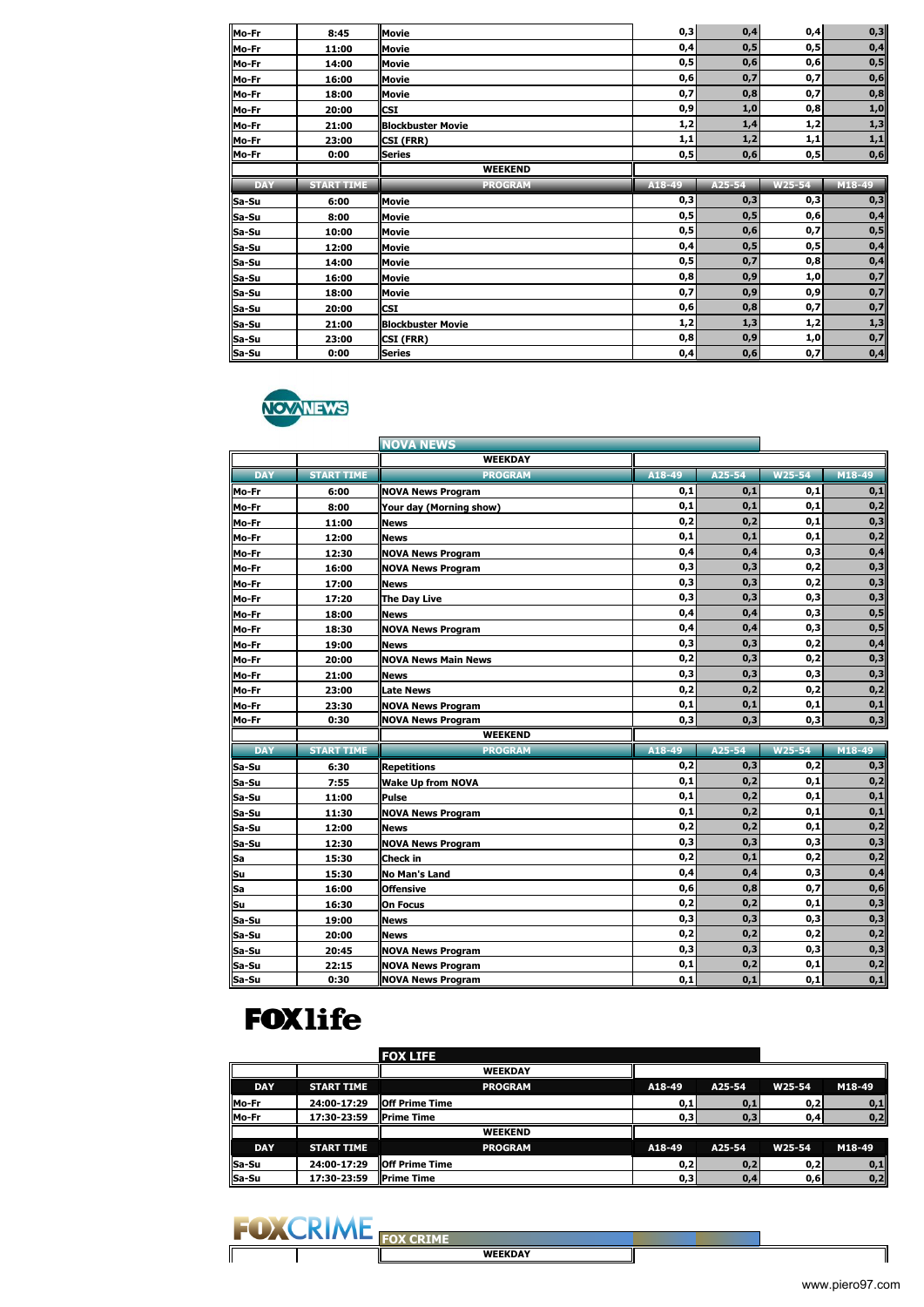| <b>DAY</b> | <b>START TIME</b> | <b>PROGRAM</b>         | A18-49 | A25-54 | W25-54 | M18-49 |
|------------|-------------------|------------------------|--------|--------|--------|--------|
| Mo-Fr      | 24:00-17:29       | <b>IOff Prime Time</b> | 0,1    | 0,2    | 0,2    | 0,2    |
| Mo-Fr      | 17:30-23:59       | <b>Prime Time</b>      | 0,3    | 0.5    | 0,5    | 0,3    |
|            |                   | <b>WEEKEND</b>         |        |        |        |        |
| <b>DAY</b> | <b>START TIME</b> | <b>PROGRAM</b>         | A18-49 | A25-54 | W25-54 | M18-49 |
| Sa-Su      | 24:00-17:29       | <b>IOff Prime Time</b> | 0,3    | 0,4    | 0,4    | 0,4    |
| Sa-Su      | 17:30-23:59       | <b>Prime Time</b>      | 0,2    | 0,3    | 0,4    | 0,2    |

# ENX

|            |                   | FOX                    |        |        |        |        |
|------------|-------------------|------------------------|--------|--------|--------|--------|
|            |                   | <b>WEEKDAY</b>         |        |        |        |        |
| <b>DAY</b> | <b>START TIME</b> | <b>PROGRAM</b>         | A18-49 | A25-54 | W25-54 | M18-49 |
| Mo-Fr      | 24:00-17:29       | <b>IOff Prime Time</b> | 0,4    | 0,4    | 0,4    | 0,4    |
| Mo-Fr      | 17:30-23:59       | <b>Prime Time</b>      | 0,5    | 0,6    | 0,4    | 0,6    |
|            |                   | <b>WEEKEND</b>         |        |        |        |        |
| <b>DAY</b> | <b>START TIME</b> | <b>PROGRAM</b>         | A18-49 | A25-54 | W25-54 | M18-49 |
| Sa-Su      | 24:00-17:29       | <b>IOff Prime Time</b> | 0,4    | 0,4    | 0,3    | 0,5    |
| Sa-Su      | 17:30-23:59       | <b>Prime Time</b>      | 0,4    | 0, 5   | 0,5    | 0,4    |

# NATIONAL<br>GEOGRAPHIC

|            | <b><i>CHANNEL</i></b> | <b>EOGRAPHIC CHANNEL</b><br><b>ATTONAL</b> |        |        |        |        |
|------------|-----------------------|--------------------------------------------|--------|--------|--------|--------|
|            |                       | <b>WEEKDAY</b>                             |        |        |        |        |
| <b>DAY</b> | <b>START TIME</b>     | <b>PROGRAM</b>                             | A18-49 | A25-54 | W25-54 | M18-49 |
| Mo-Fr      | 24:00-17:29           | <b>Off Prime Time</b>                      | 0,3    | 0,3    | 0,2    | 0,4    |
| Mo-Fr      | 17:30-23:59           | <b>Prime Time</b>                          | 0,4    | 0,4    | 0,3    | 0, 5   |
|            |                       | <b>WEEKEND</b>                             |        |        |        |        |
| <b>DAY</b> | <b>START TIME</b>     | <b>PROGRAM</b>                             | A18-49 | A25-54 | W25-54 | M18-49 |
| Sa-Su      | 24:00-17:29           | <b>IOff Prime Time</b>                     | 0,3    | 0,4    | 0,3    | 0,4    |
| Sa-Su      | 17:30-23:59           | <b>Prime Time</b>                          | 0,4    | 0,4    | 0,3    | 0, 5   |

# $\Box$  WILD  $\_\_\_\_\_\_\_\_\_\_\_\_\_$

|            |                   | <b>NAT GEO WILD</b>    |        |        |        |        |
|------------|-------------------|------------------------|--------|--------|--------|--------|
|            |                   | <b>WEEKDAY</b>         |        |        |        |        |
| <b>DAY</b> | <b>START TIME</b> | <b>PROGRAM</b>         | A18-49 | A25-54 | W25-54 | M18-49 |
| Mo-Fr      | 24:00-17:29       | <b>IOff Prime Time</b> | 0,2    | 0,2    | 0,2    | 0,2    |
| Mo-Fr      | 17:30-23:59       | <b>Prime Time</b>      | 0,2    | 0.2    | 0,2    | 0,2    |
|            |                   | <b>WEEKEND</b>         |        |        |        |        |
| <b>DAY</b> | <b>START TIME</b> | <b>PROGRAM</b>         | A18-49 | A25-54 | W25-54 | M18-49 |
| Sa-Su      | 24:00-17:29       | <b>IOff Prime Time</b> | 0,3    | 0,3    | 0,2    | 0,4    |
| Sa-Su      | 17:30-23:59       | <b>IPrime Time</b>     | 0,4    | 0,4    | 0,3    | 0, 5   |

## 24 KITCHEN

|            |                   | <b>24 Kitchen</b>     |        |        |        |        |
|------------|-------------------|-----------------------|--------|--------|--------|--------|
|            |                   | <b>WEEKDAY</b>        |        |        |        |        |
| <b>DAY</b> | <b>START TIME</b> | <b>PROGRAM</b>        | A18-49 | A25-54 | W25-54 | M18-49 |
| Mo-Fr      | 24:00-17:29       | <b>Off Prime Time</b> | 0,1    | 0,1    | 0,1    | 0,1    |
| Mo-Fr      | 17:30-23:59       | <b>Prime Time</b>     | 0,1    | 0,1    | 0,1    | 0,1    |
|            |                   | <b>WEEKEND</b>        |        |        |        |        |
| <b>DAY</b> | <b>START TIME</b> | <b>PROGRAM</b>        | A18-49 | A25-54 | W25-54 | M18-49 |
| Sa-Su      | 24:00-17:29       | <b>Off Prime Time</b> | 0,1    | 0,2    | 0,1    | 0,2    |
| Sa-Su      | 17:30-23:59       | <b>Prime Time</b>     | 0,1    | 0,1    | 0,1    | 0,1    |



|            |                   | <b>AXN</b>             |        |        |        |        |
|------------|-------------------|------------------------|--------|--------|--------|--------|
|            |                   | <b>WEEKDAY</b>         |        |        |        |        |
| <b>DAY</b> | <b>START TIME</b> | <b>PROGRAM</b>         | A18-49 | A25-54 | W25-54 | M18-49 |
| Mo-Fr      | 24:00-17:29       | <b>IOff Prime Time</b> | 0,1    | 0,1    | 0,1    | 0,1    |
| Mo-Fr      | 17:30-23:59       | <b>Prime Time</b>      | 0,1    | 0,1    | 0,1    | 0,1    |
|            |                   | <b>WEEKEND</b>         |        |        |        |        |
| <b>DAY</b> | <b>START TIME</b> | <b>PROGRAM</b>         | A18-49 | A25-54 | W25-54 | M18-49 |
| Sa-Su      | 24:00-17:29       | <b>IOff Prime Time</b> | 0,1    | 0,1    | 0,1    | 0,1    |
| Sa-Su      | 17:30-23:59       | <b>Prime Time</b>      | 0,1    | 0,1    | 0,1    | 0,1    |



|            | --------- <b>--</b> - |                   |        |        |        |        |
|------------|-----------------------|-------------------|--------|--------|--------|--------|
|            |                       | <b>WEEKDAY</b>    |        |        |        |        |
| <b>DAY</b> | START TIM             | PROGRAM           | A18-49 | A25-54 | W25-54 | M18-49 |
| Mo-Fr      | 06:00-17:29           | loff Prime Time   | 0,1    | 0.1    | 0,1    | 0,1    |
| Mo-Fr      | 17:30-23:59           | <b>Prime Time</b> | 0,1    | 0,1    | 0,1    | 0,1    |